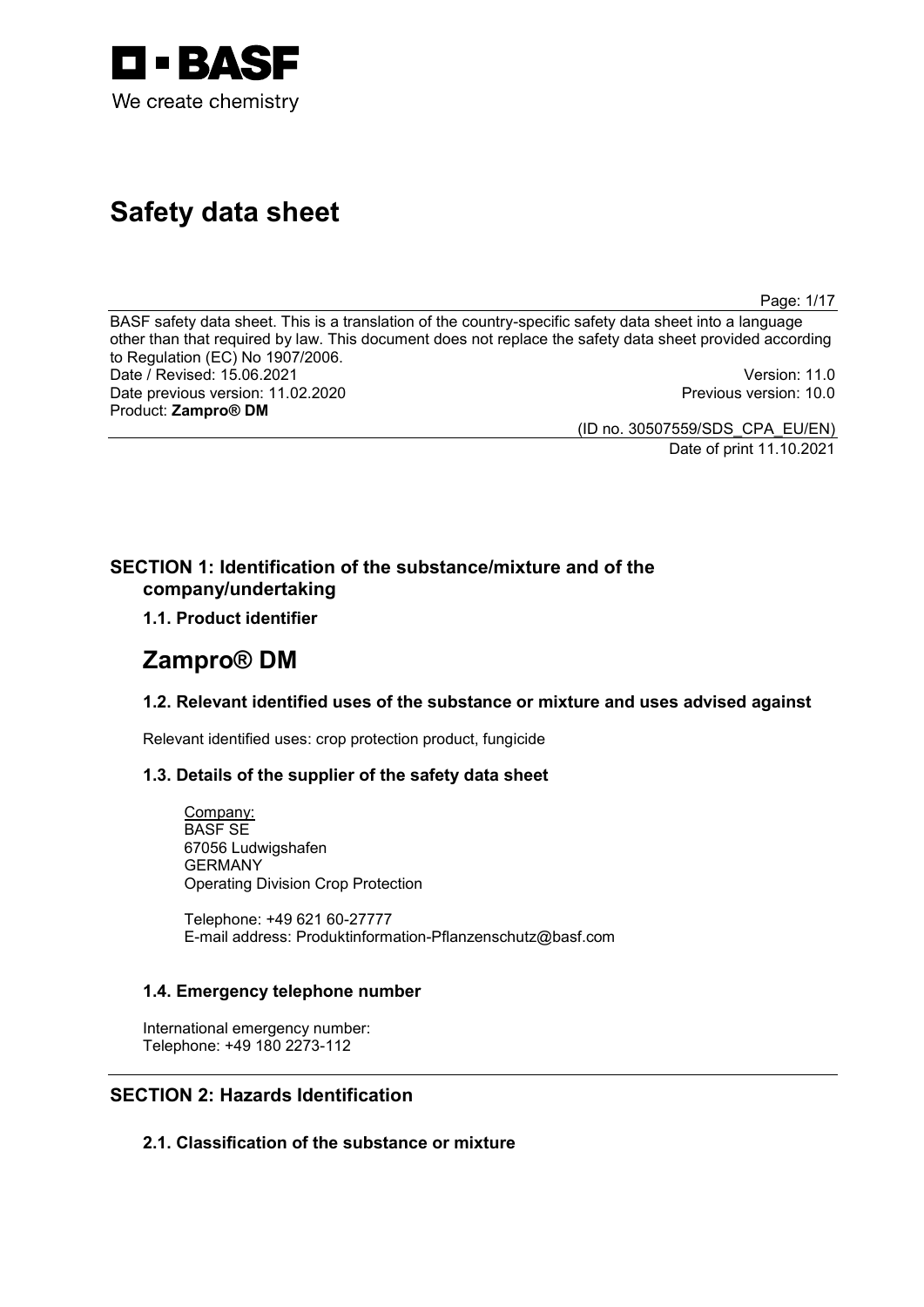Page: 2/17

BASF safety data sheet. This is a translation of the country-specific safety data sheet into a language other than that required by law. This document does not replace the safety data sheet provided according to Regulation (EC) No 1907/2006. Date / Revised: 15.06.2021 Version: 11.0 Date previous version: 11.02.2020 **Previous version: 10.0** Previous version: 10.0 Product: **Zampro® DM** 

(ID no. 30507559/SDS\_CPA\_EU/EN)

Date of print 11.10.2021

For the classification of the mixture the following methods have been applied: extrapolation on the concentration levels of the hazardous substances, on basis of test results and after evaluation of experts. The methodologies used are mentioned at the respective test results.

According to Regulation (EC) No 1272/2008 [CLP]

| Acute Tox. 4 (oral) | H302 Harmful if swallowed.                                 |
|---------------------|------------------------------------------------------------|
| Skin Sens, 1A       | H317 May cause an allergic skin reaction.                  |
| Aquatic Chronic 1   | H410 Very toxic to aquatic life with long lasting effects. |

For the classifications not written out in full in this section the full text can be found in section 16.

# **2.2. Label elements**

Globally Harmonized System, EU (GHS)

Pictogram:



Signal Word: Warning

| <b>Hazard Statement:</b> |                                                                                              |
|--------------------------|----------------------------------------------------------------------------------------------|
| H <sub>302</sub>         | Harmful if swallowed.                                                                        |
| H317                     | May cause an allergic skin reaction.                                                         |
| H410                     | Very toxic to aquatic life with long lasting effects.                                        |
| EUH401                   | To avoid risks to human health and the environment, comply with the<br>instructions for use. |

| <b>Precautionary Statement:</b> |                                                                        |
|---------------------------------|------------------------------------------------------------------------|
| P <sub>101</sub>                | If medical advice is needed, have product container or label at hand.  |
| P <sub>102</sub>                | Keep out of reach of children.                                         |
| P <sub>103</sub>                | Read carefully and follow all instructions.                            |
|                                 | Precautionary Statements (Prevention):                                 |
| P <sub>280</sub>                | Wear protective gloves/clothing/eye protection.                        |
| P <sub>261</sub>                | Avoid breathing mist or vapour or spray.                               |
| P <sub>272</sub>                | Contaminated work clothing should not be allowed out of the workplace. |
| P <sub>270</sub>                | Do not eat, drink or smoke when using this product.                    |
| P <sub>264</sub>                | Wash contaminated body parts thoroughly after handling.                |

Precautionary Statements (Response):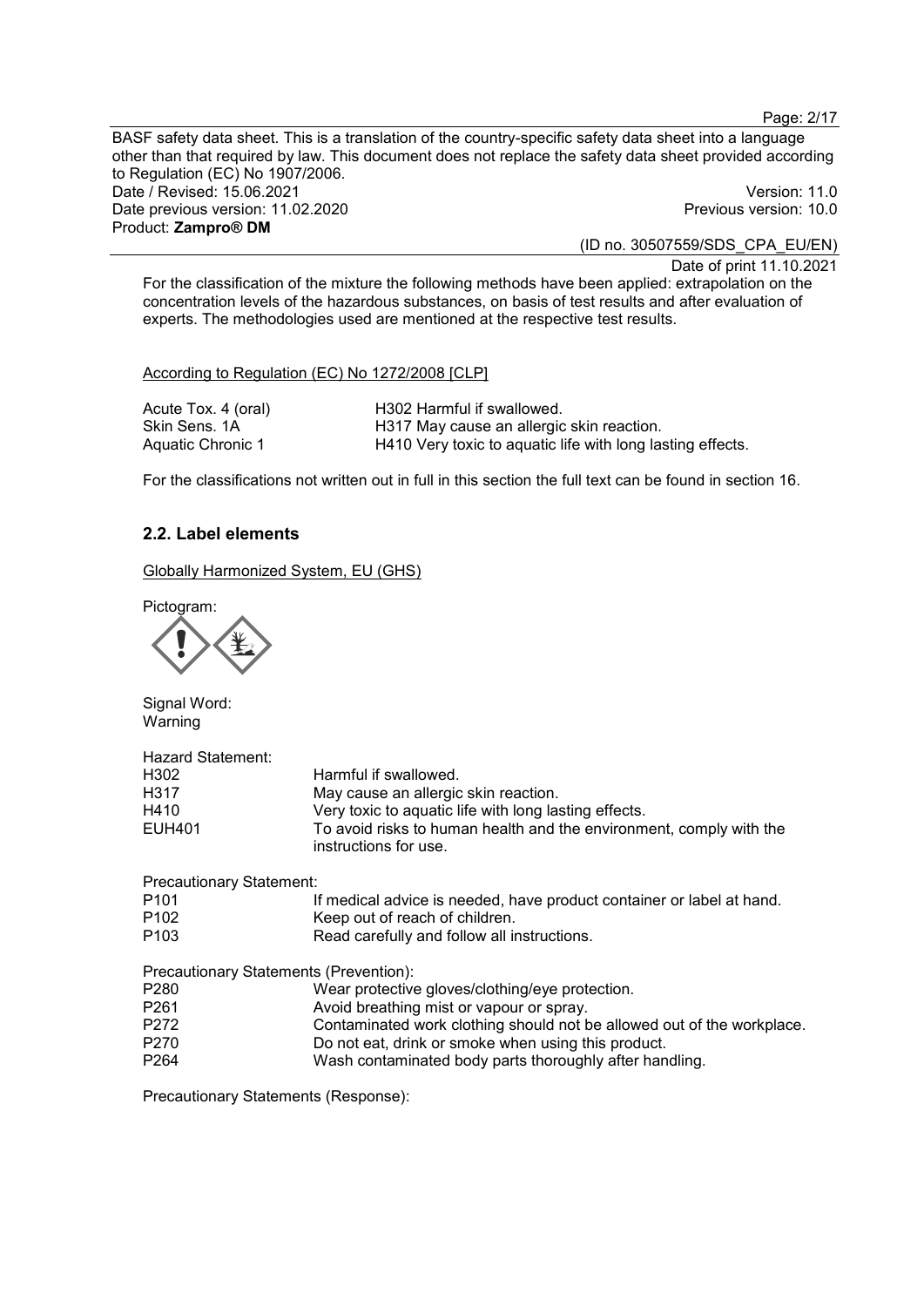Page: 3/17

BASF safety data sheet. This is a translation of the country-specific safety data sheet into a language other than that required by law. This document does not replace the safety data sheet provided according to Regulation (EC) No 1907/2006. Date / Revised: 15.06.2021 Version: 11.0 Date previous version: 11.02.2020 **Previous version: 10.0** Product: **Zampro® DM**  (ID no. 30507559/SDS\_CPA\_EU/EN)

Date of print 11.10.2021 P302 + P352 IF ON SKIN: Wash with plenty of soap and water. P333 + P313 If skin irritation or rash occurs: Get medical attention. P301 + P312 IF SWALLOWED: Call a POISON CENTER or doctor/physician if you feel unwell. P330 Rinse mouth<br>P391 Collect spillar P391 Collect spillage.<br>P362 + P364 Take off contam Take off contaminated clothing and wash it before reuse. Precautionary Statements (Disposal): P501 Dispose of contents and container to hazardous or special waste collection point.

According to Regulation (EC) No 1272/2008 [CLP]

Hazard determining component(s) for labelling: ametoctradin, dimethomorph (ISO), 2 methylisothiazol-3(2H)-one

# **2.3. Other hazards**

According to Regulation (EC) No 1272/2008 [CLP]

See section 12 - Results of PBT and vPvB assessment.

If applicable information is provided in this section on other hazards which do not result in classification but which may contribute to the overall hazards of the substance or mixture.

# **SECTION 3: Composition/Information on Ingredients**

### **3.1. Substances**

Not applicable

### **3.2. Mixtures**

#### Chemical nature

crop protection product, fungicide, suspension concentrate (SC)

Hazardous ingredients (GHS) according to Regulation (EC) No. 1272/2008

ametoctradine (ISO); 5-ethyl-6-octyl[1,2,4]triazolo[1,5-α]pyrimidin-7-amine Content (W/W): 26.9 % CAS Number: 865318-97-4 Aquatic Chronic 1 H410

dimethomorph (ISO); 4-(3-(4-chlorophenyl)-3-(3,4-dimethoxyphenyl)acryloyl)morpholine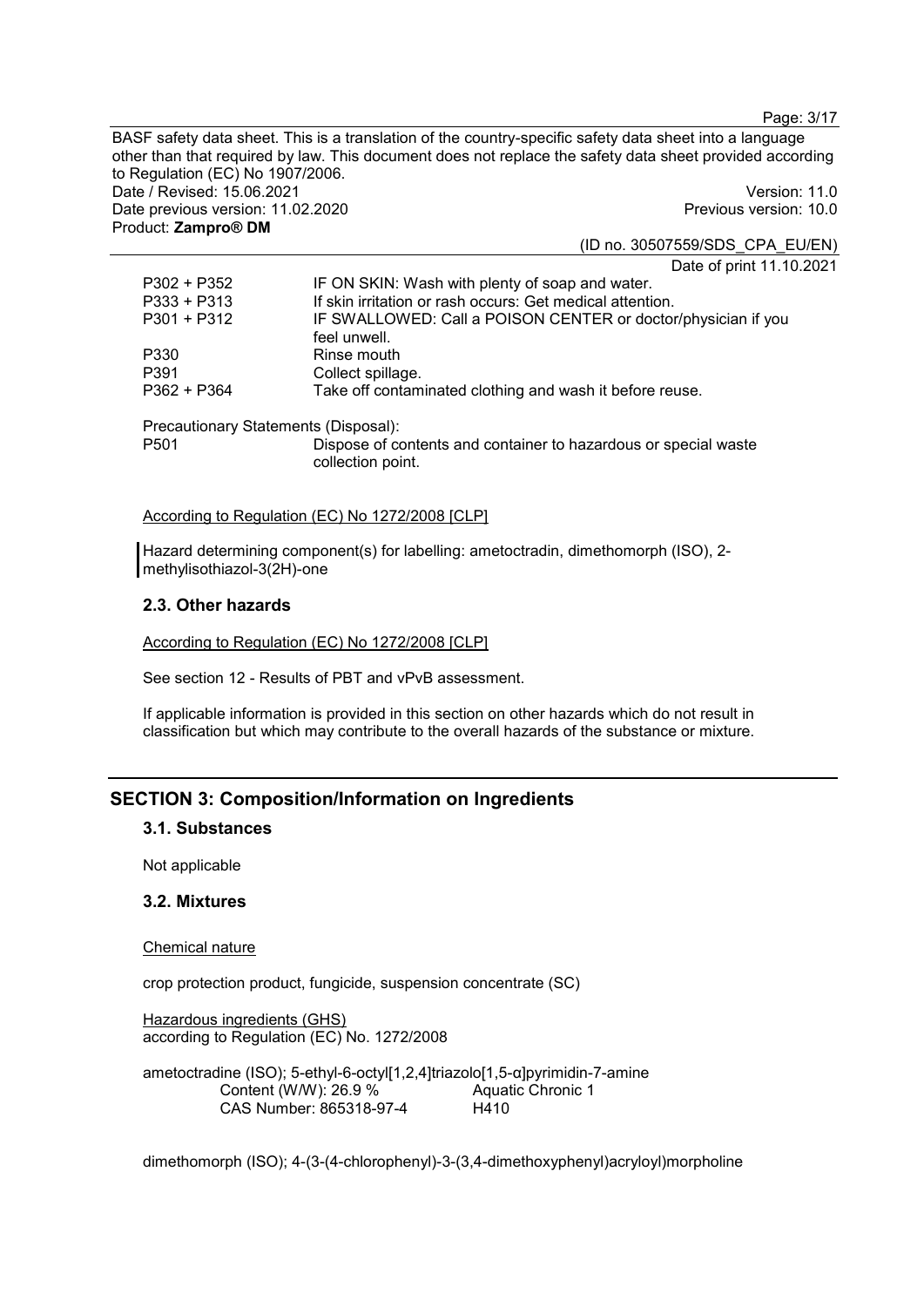BASF safety data sheet. This is a translation of the country-specific safety data sheet into a language other than that required by law. This document does not replace the safety data sheet provided according to Regulation (EC) No 1907/2006. Date / Revised: 15.06.2021 Version: 11.0 Date previous version: 11.02.2020 **Previous version: 10.0** Previous version: 10.0 Product: **Zampro® DM**  (ID no. 30507559/SDS\_CPA\_EU/EN) Date of print 11.10.2021 Content (W/W): 20.3 % CAS Number: 110488-70-5 EC-Number: 404-200-2 INDEX-Number: 613-102-00-0 Aquatic Chronic 2 H411 Benzenesulfonic acid, hydroxy-, polymer with formaldehyde, phenol and urea, sodium salt Content (W/W):  $< 5 \%$ CAS Number: 102980-04-1 Eye Dam./Irrit. 2 Aquatic Chronic 3 H319, H412 2-methylisothiazol-3(2H)-one Content (W/W): < 0.01 % CAS Number: 2682-20-4 EC-Number: 220-239-6 REACH registration number: 01- 2120764690-50 INDEX-Number: 613-326-00-9 Acute Tox. 2 (Inhalation - dust) Acute Tox. 3 (oral) Acute Tox. 3 (dermal) Skin Corr./Irrit. 1B Eye Dam./Irrit. 1 Skin Sens. 1A Aquatic Acute 1 Aquatic Chronic 1 M-factor acute: 10 M-factor chronic: 1 H330, H317, H314, H301 + H311, H400, H410 EUH071 Specific concentration limit: Skin Sens. 1A: >= 0.0015 % Propane-1,2-diol Content (W/W): < 20 % CAS Number: 57-55-6 EC-Number: 200-338-0 REACH registration number: 01- 2119456809-23 For the classifications not written out in full in this section, including the hazard classes and the hazard statements, the full text is listed in section 16.

Page: 4/17

# **SECTION 4: First-Aid Measures**

#### **4.1. Description of first aid measures**  Remove contaminated clothing.

If inhaled: Keep patient calm, remove to fresh air, seek medical attention.

On skin contact: Wash thoroughly with soap and water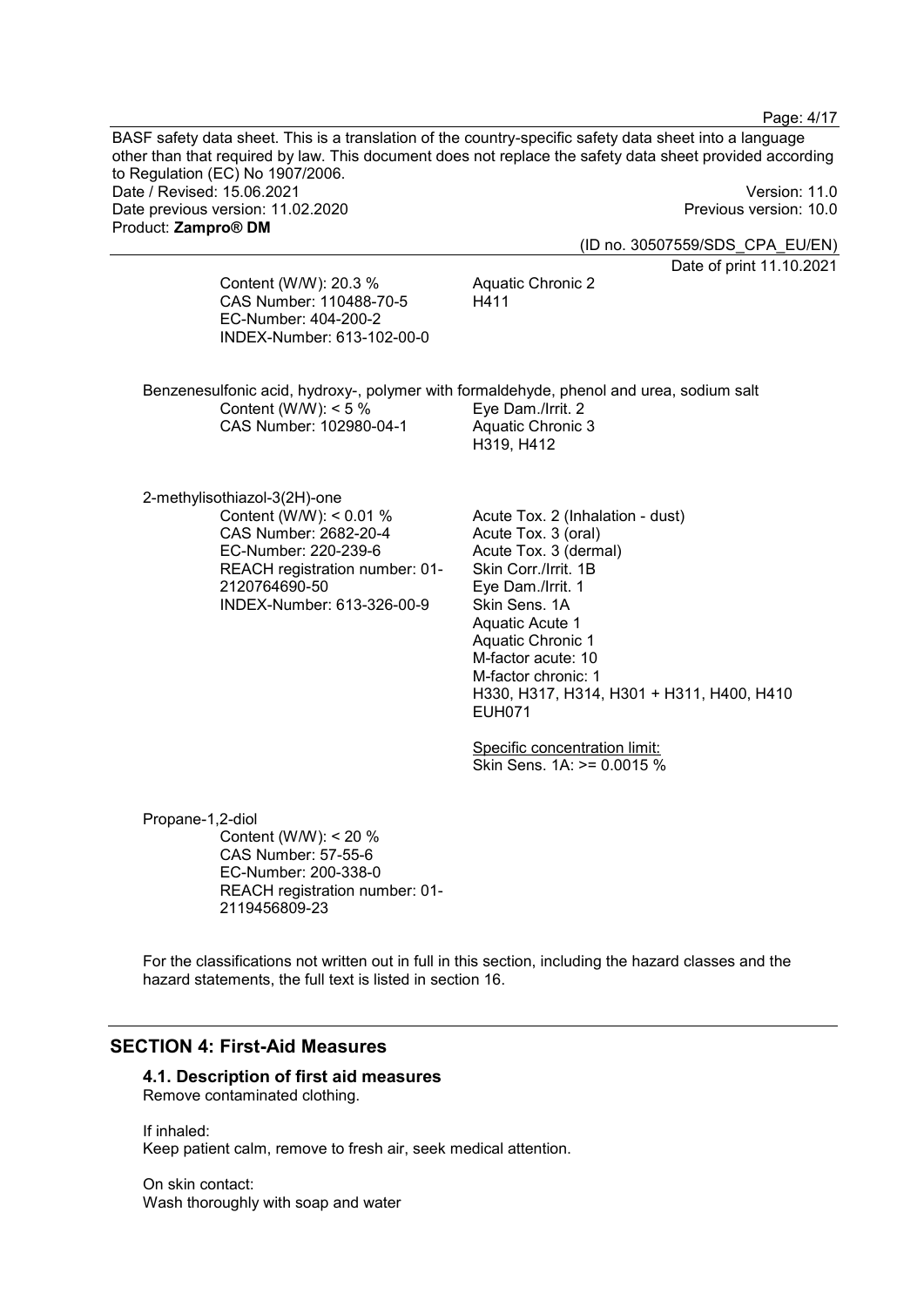Page: 5/17

BASF safety data sheet. This is a translation of the country-specific safety data sheet into a language other than that required by law. This document does not replace the safety data sheet provided according to Regulation (EC) No 1907/2006. Date / Revised: 15.06.2021 Version: 11.0 Date previous version: 11.02.2020 **Previous version: 10.0** Product: **Zampro® DM** 

(ID no. 30507559/SDS\_CPA\_EU/EN) Date of print 11.10.2021

On contact with eyes:

Wash affected eyes for at least 15 minutes under running water with eyelids held open.

On ingestion:

Immediately rinse mouth and then drink 200-300 ml of water, seek medical attention.

### **4.2. Most important symptoms and effects, both acute and delayed**

Symptoms: Information, i.e. additional information on symptoms and effects may be included in the GHS labeling phrases available in Section 2 and in the Toxicological assessments available in Section 11., (Further) symptoms and / or effects are not known so far

# **4.3. Indication of any immediate medical attention and special treatment needed**

Treatment: Treat according to symptoms (decontamination, vital functions), no known specific antidote.

# **SECTION 5: Fire-Fighting Measures**

### **5.1. Extinguishing media**

Suitable extinguishing media: water spray, carbon dioxide, foam, dry powder

### **5.2. Special hazards arising from the substance or mixture**

Endangering substances: carbon monoxide, Carbon dioxide, hydrogen chloride, nitrogen oxides, halogenated compounds, silica compounds, sulfur oxides Advice: The substances/groups of substances mentioned can be released in case of fire.

# **5.3. Advice for fire-fighters**

Special protective equipment:

Wear self-contained breathing apparatus and chemical-protective clothing.

Further information:

In case of fire and/or explosion do not breathe fumes. Keep containers cool by spraying with water if exposed to fire. Collect contaminated extinguishing water separately, do not allow to reach sewage or effluent systems. Dispose of fire debris and contaminated extinguishing water in accordance with official regulations.

# **SECTION 6: Accidental Release Measures**

# **6.1. Personal precautions, protective equipment and emergency procedures**

Do not breathe vapour/spray. Use personal protective clothing. Avoid contact with the skin, eyes and clothing.

# **6.2. Environmental precautions**

Do not discharge into the subsoil/soil. Do not discharge into drains/surface waters/groundwater.

# **6.3. Methods and material for containment and cleaning up**

For small amounts: Pick up with suitable absorbent material (e.g. sand, sawdust, general-purpose binder, kieselguhr).

For large amounts: Dike spillage. Pump off product.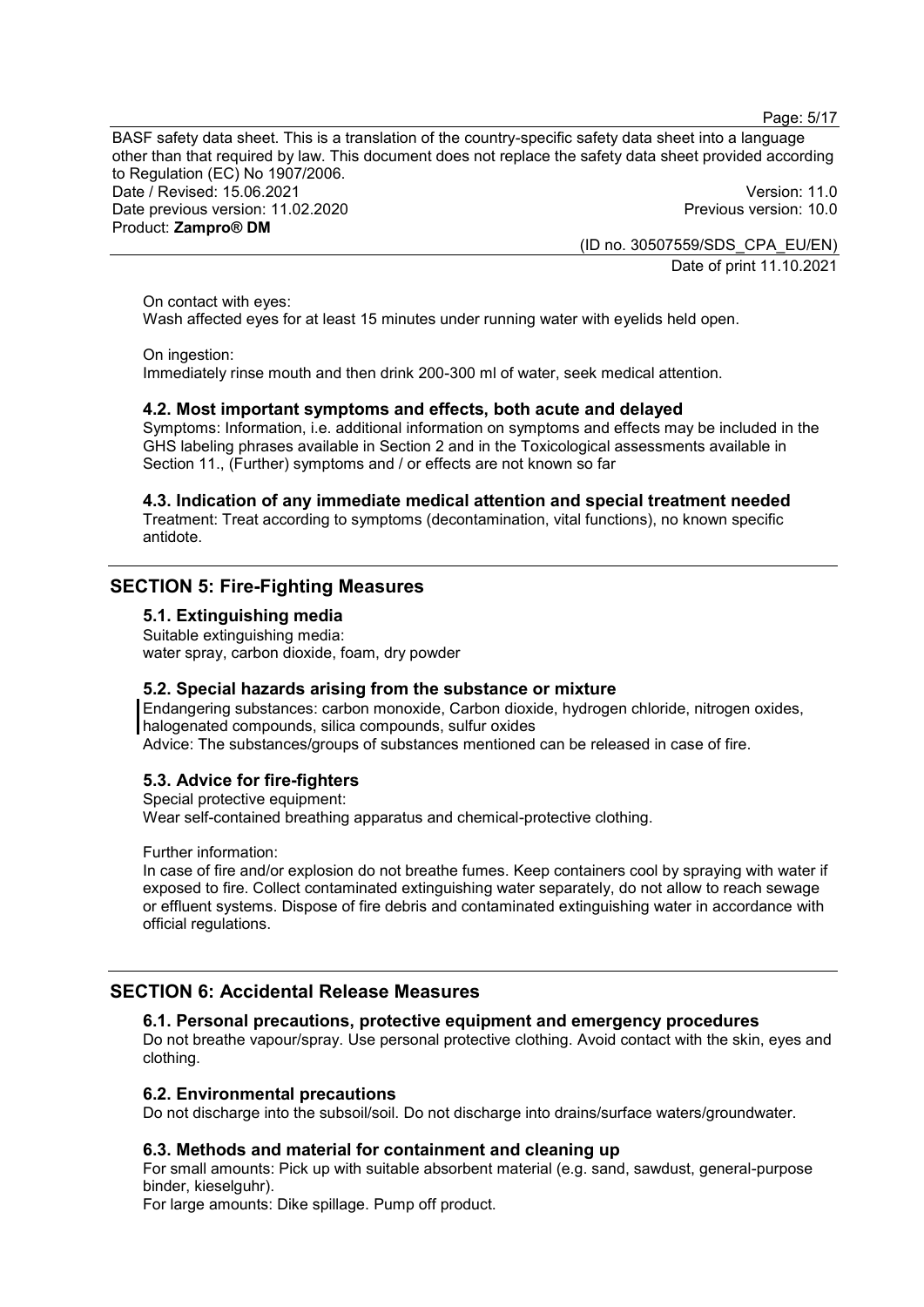Page: 6/17

BASF safety data sheet. This is a translation of the country-specific safety data sheet into a language other than that required by law. This document does not replace the safety data sheet provided according to Regulation (EC) No 1907/2006. Date / Revised: 15.06.2021 Version: 11.0 Date previous version: 11.02.2020 Previous version: 10.0 Product: **Zampro® DM** 

(ID no. 30507559/SDS\_CPA\_EU/EN)

Date of print 11.10.2021

Dispose of absorbed material in accordance with regulations. Collect waste in suitable containers, which can be labeled and sealed. Clean contaminated floors and objects thoroughly with water and detergents, observing environmental regulations. Wear suitable protective equipment.

#### **6.4. Reference to other sections**

Information regarding exposure controls/personal protection and disposal considerations can be found in section 8 and 13.

# **SECTION 7: Handling and Storage**

# **7.1. Precautions for safe handling**

No special measures necessary if stored and handled correctly. Ensure thorough ventilation of stores and work areas. When using do not eat, drink or smoke. Hands and/or face should be washed before breaks and at the end of the shift.

Protection against fire and explosion:

The substance/product is non-combustible. Product is not explosive. No special precautions necessary.

# **7.2. Conditions for safe storage, including any incompatibilities**

Segregate from foods and animal feeds. Further information on storage conditions: Keep away from heat. Protect from direct sunlight.

Storage stability: Storage duration: 36 Months

Protect from temperatures below: -5 °C The product can crystallize below the limit temperature. Protect from temperatures above: 40 °C Changes in the properties of the product may occur if substance/product is stored above indicated temperature for extended periods of time.

### **7.3. Specific end use(s)**

For the relevant identified use(s) listed in Section 1 the advice mentioned in this section 7 is to be observed.

# **SECTION 8: Exposure Controls/Personal Protection**

# **8.1. Control parameters**

Components with occupational exposure limits

57-55-6: Propane-1,2-diol

### **8.2. Exposure controls**

Personal protective equipment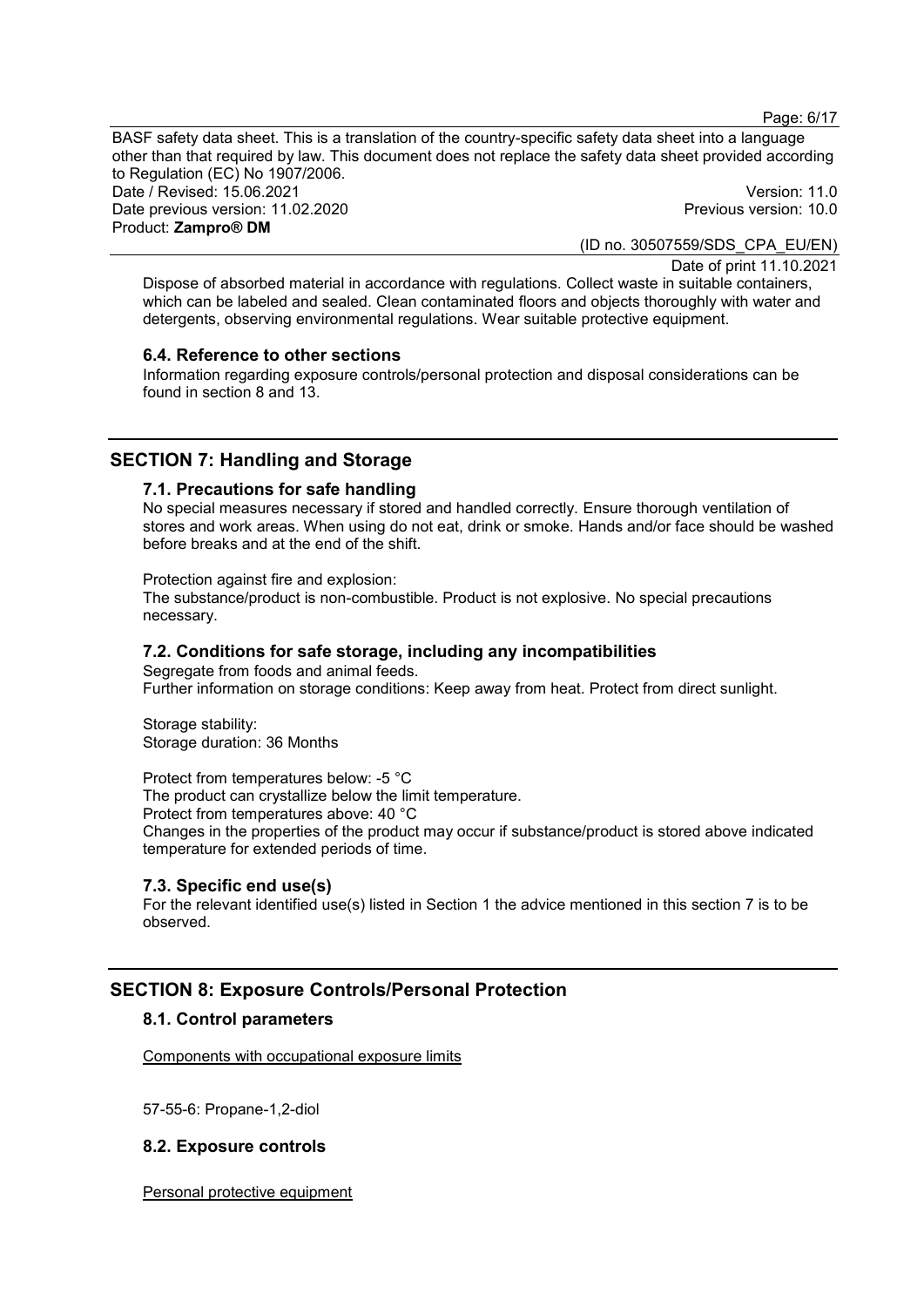Page: 7/17

BASF safety data sheet. This is a translation of the country-specific safety data sheet into a language other than that required by law. This document does not replace the safety data sheet provided according to Regulation (EC) No 1907/2006. Date / Revised: 15.06.2021 Version: 11.0 Date previous version: 11.02.2020 Previous version: 10.0 Product: **Zampro® DM** 

(ID no. 30507559/SDS\_CPA\_EU/EN)

Date of print 11.10.2021

# Respiratory protection:

Suitable respiratory protection for higher concentrations or long-term effect: Combination filter for gases/vapours of organic, inorganic, acid inorganic and alkaline compounds (e.g. EN 14387 Type ABEK).

#### Hand protection:

Suitable chemical resistant safety gloves (EN ISO 374-1) also with prolonged, direct contact (Recommended: Protective index 6, corresponding > 480 minutes of permeation time according to EN ISO 374-1): E.g. nitrile rubber (0.4 mm), chloroprene rubber (0.5 mm), butyl rubber (0.7 mm) etc.

# Eye protection:

Safety glasses with side-shields (frame goggles) (e.g. EN 166)

#### Body protection:

Body protection must be chosen depending on activity and possible exposure, e.g. apron, protecting boots, chemical-protection suit (according to EN 14605 in case of splashes or EN ISO 13982 in case of dust).

### General safety and hygiene measures

The statements on personal protective equipment in the instructions for use apply when handling crop-protection agents in final-consumer packing. Wearing of closed work clothing is recommended. Store work clothing separately. Keep away from food, drink and animal feeding stuffs.

# **SECTION 9: Physical and Chemical Properties**

# **9.1. Information on basic physical and chemical properties**

| Form:<br>Colour:<br>Odour:        | suspension<br>white<br>faintly aromatic                                            |                            |
|-----------------------------------|------------------------------------------------------------------------------------|----------------------------|
| Odour threshold:                  |                                                                                    |                            |
|                                   | Not determined due to potential<br>health hazard by inhalation.<br>approx. $6 - 8$ | (other)                    |
| pH value:                         | (CIPAC standard water D, 1 %(m),<br>20 °C                                          |                            |
| Freezing point:<br>Boiling point: | approx. $-6.2$ °C<br>approx. 100 °C<br>(1,013 hPa)                                 |                            |
| Flash point:                      |                                                                                    | (Directive 92/69/EEC, A.9) |
|                                   | No flash point - Measurement made<br>up to the boiling point.                      |                            |
| Evaporation rate:                 |                                                                                    |                            |
|                                   | not applicable                                                                     |                            |
| Flammability:                     | not applicable                                                                     |                            |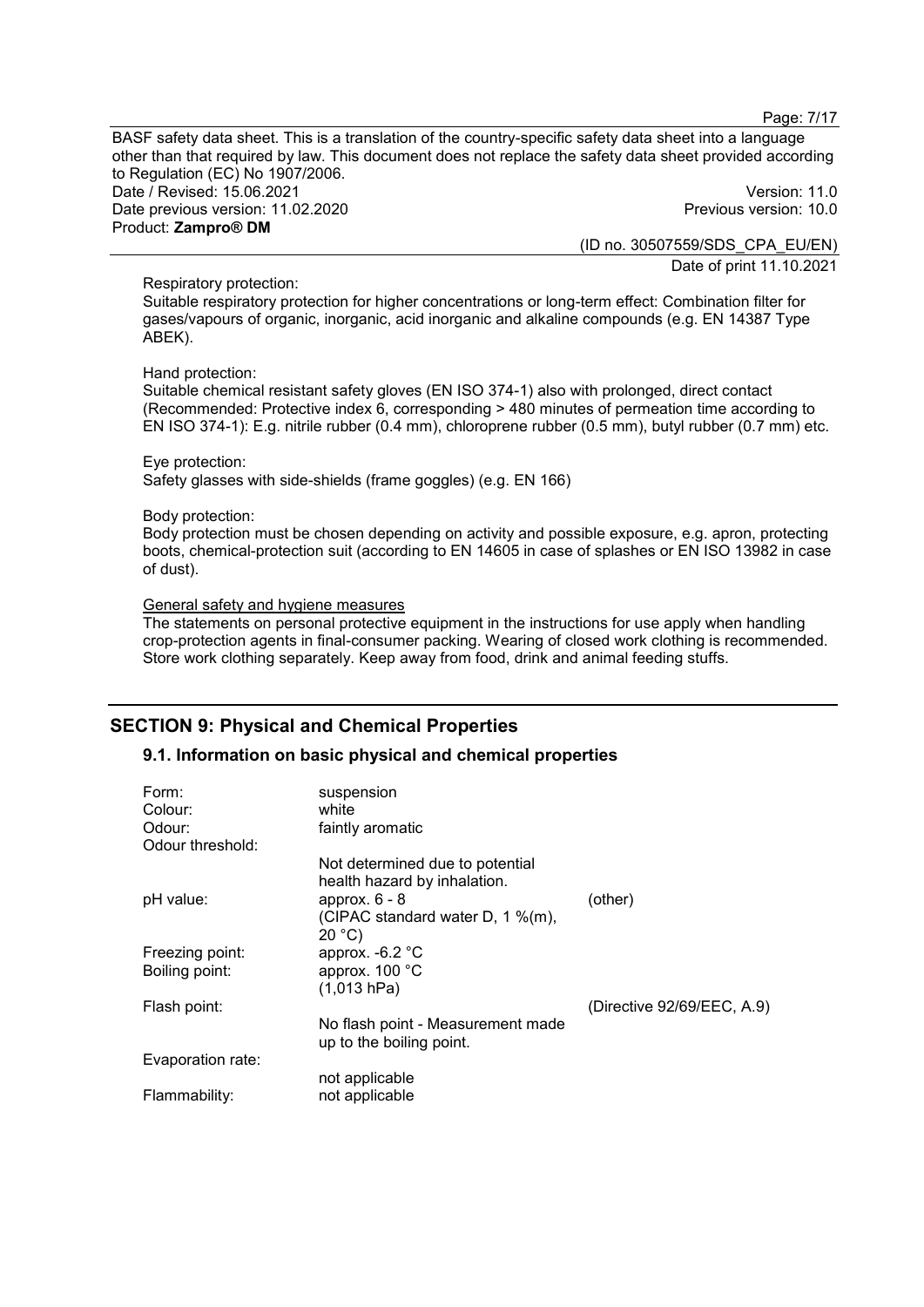Page: 8/17 BASF safety data sheet. This is a translation of the country-specific safety data sheet into a language other than that required by law. This document does not replace the safety data sheet provided according to Regulation (EC) No 1907/2006. Date / Revised: 15.06.2021 Version: 11.0 Date previous version: 11.02.2020 Previous version: 10.0 Product: **Zampro® DM**  (ID no. 30507559/SDS\_CPA\_EU/EN) Date of print 11.10.2021 Lower explosion limit: As a result of our experience with this product and our knowledge of its composition we do not expect any

hazard as long as the product is used appropriately and in accordance with the intended use. Upper explosion limit: As a result of our experience with this product and our knowledge of its composition we do not expect any hazard as long as the product is used appropriately and in accordance with the intended use. Ignition temperature: 463 °C (Directive 92/69/EEC, A.15) Vapour pressure: The product has not been tested. Density: approx. 1.11 g/cm3 (approx. 20 °C) (OECD Guideline 109) Relative vapour density (air): not applicable Solubility in water: dispersible Partitioning coefficient n-octanol/water (log Kow): not applicable for mixtures *Information on: dimethomorph (ISO); 4-(3-(4-chlorophenyl)-3-(3,4 dimethoxyphenyl)acryloyl)morpholine Partitioning coefficient n-octanol/water (log Kow): 2.63 - 2.73 (20 °C)*  ---------------------------------- Thermal decomposition: 220 °C, 20 kJ/kg, (DSC (OECD 113)) 285 °C, 340 kJ/kg, (DSC (OECD 113)) Not a substance liable to self-decomposition according to UN transport regulations, class 4.1. Viscosity, dynamic: approx. 81 mPa.s (20 °C, 100 1/s) (OECD 114) Explosion hazard: Based on the chemical structure there is no indication of explosive properties. (Directive 92/69/EEC, A.14) Fire promoting properties: not fire-propagating (Directive 2004/73/EC, A.21)

# **9.2. Other information**

Other Information: If necessary, information on other physical and chemical parameters is indicated in this section.

# **SECTION 10: Stability and Reactivity**

# **10.1. Reactivity**

No hazardous reactions if stored and handled as prescribed/indicated.

# **10.2. Chemical stability**

The product is stable if stored and handled as prescribed/indicated.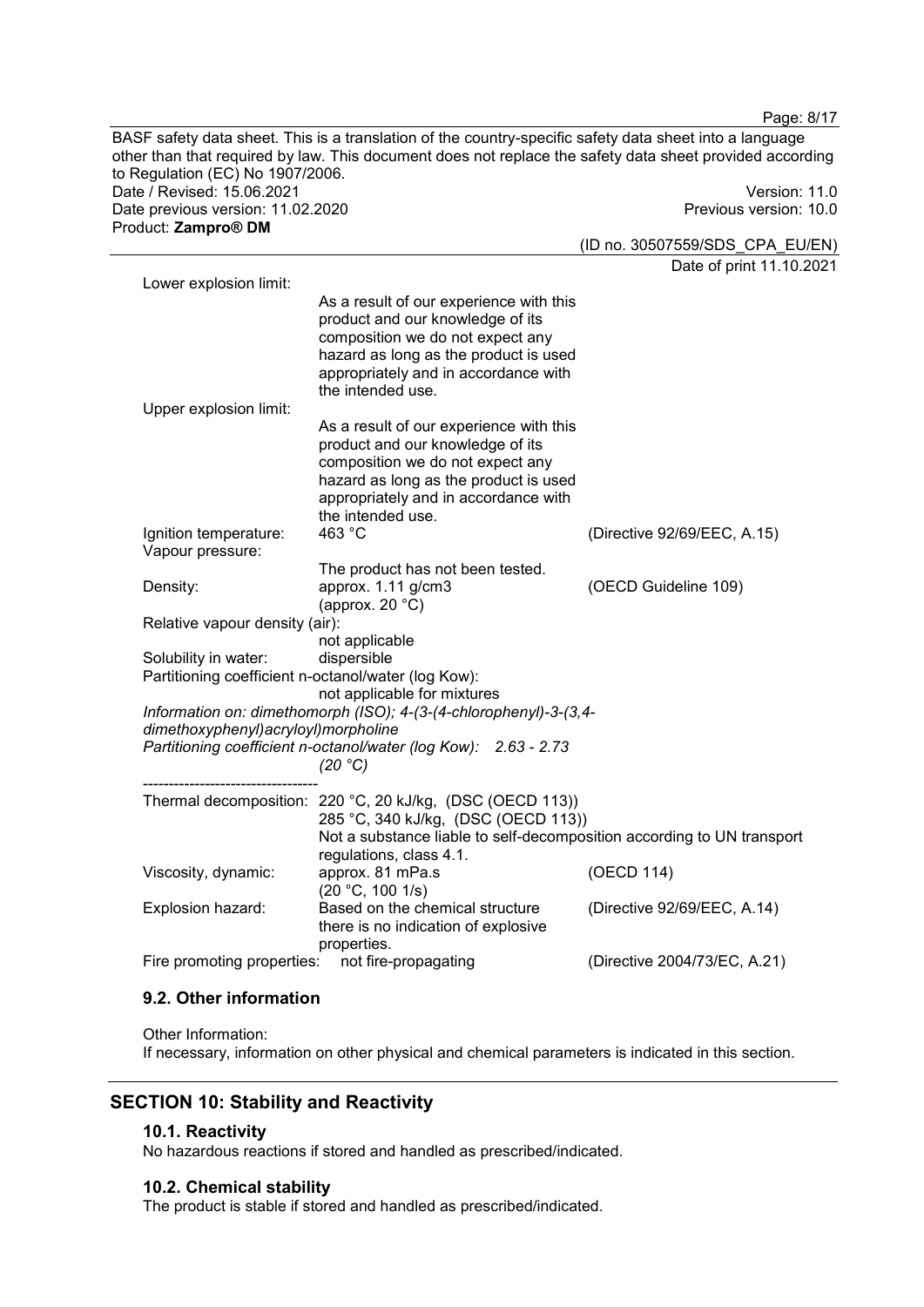Page: 9/17

BASF safety data sheet. This is a translation of the country-specific safety data sheet into a language other than that required by law. This document does not replace the safety data sheet provided according to Regulation (EC) No 1907/2006. Date / Revised: 15.06.2021 Version: 11.0 Date previous version: 11.02.2020 Previous version: 10.0 Product: **Zampro® DM** 

(ID no. 30507559/SDS\_CPA\_EU/EN) Date of print 11.10.2021

### **10.3. Possibility of hazardous reactions**

No hazardous reactions if stored and handled as prescribed/indicated.

#### **10.4. Conditions to avoid**

See SDS section 7 - Handling and storage.

#### **10.5. Incompatible materials**

Substances to avoid: strong acids, strong bases, strong oxidizing agents

### **10.6. Hazardous decomposition products**

Hazardous decomposition products: No hazardous decomposition products if stored and handled as prescribed/indicated.

# **SECTION 11: Toxicological Information**

# **11.1. Information on toxicological effects**

Acute toxicity

Assessment of acute toxicity: Of moderate toxicity after single ingestion. Virtually nontoxic after a single skin contact. Virtually nontoxic by inhalation.

Experimental/calculated data: LD50 rat (oral): > 500 - < 2,000 mg/kg (OECD Guideline 423)

LC50 rat (by inhalation): > 5.1 mg/l 4 h (OECD Guideline 403) An aerosol was tested.

LD50 rat (dermal): > 5,000 mg/kg (OECD Guideline 402)

#### **Irritation**

Assessment of irritating effects: Not irritating to the eyes. Not irritating to the skin.

Experimental/calculated data: Skin corrosion/irritation rabbit: non-irritant (OECD Guideline 404)

Serious eye damage/irritation rabbit: non-irritant (OECD Guideline 405)

#### Respiratory/Skin sensitization

Assessment of sensitization:

Sensitization after skin contact possible. The product has not been tested. The statement has been derived from the properties of the individual components.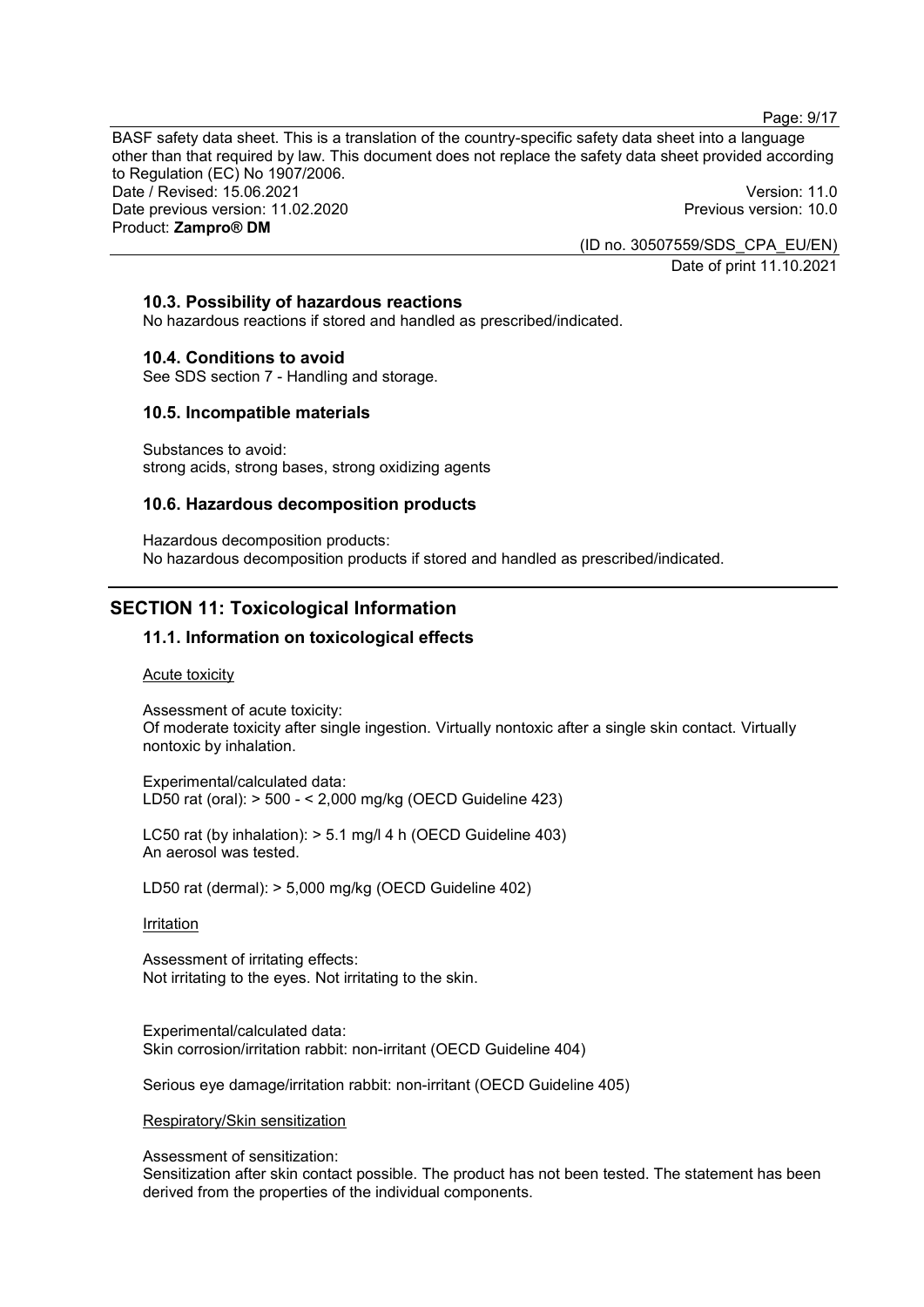Page: 10/17

BASF safety data sheet. This is a translation of the country-specific safety data sheet into a language other than that required by law. This document does not replace the safety data sheet provided according to Regulation (EC) No 1907/2006. Date / Revised: 15.06.2021 Version: 11.0 Date previous version: 11.02.2020 Previous version: 10.0 Product: **Zampro® DM** 

(ID no. 30507559/SDS\_CPA\_EU/EN) Date of print 11.10.2021

*Information on: 2-methylisothiazol-3(2H)-one Experimental/calculated data: guinea pig: skin sensitizing (OECD Guideline 406)* ----------------------------------

#### Germ cell mutagenicity

Assessment of mutagenicity: The product has not been tested. The statement has been derived from the properties of the individual components. Mutagenicity tests revealed no genotoxic potential.

#### **Carcinogenicity**

Assessment of carcinogenicity:

The product has not been tested. The statement has been derived from the properties of the individual components. The results of various animal studies gave no indication of a carcinogenic effect.

#### Reproductive toxicity

Assessment of reproduction toxicity:

The product has not been tested. The statement has been derived from the properties of the individual components. The results of animal studies gave no indication of a fertility impairing effect.

#### Developmental toxicity

#### Assessment of teratogenicity:

The product has not been tested. The statement has been derived from the properties of the individual components. Animal studies gave no indication of a developmental toxic effect at doses that were not toxic to the parental animals.

#### Specific target organ toxicity (single exposure)

#### Assessment of STOT single:

Based on the available information there is no specific target organ toxicity to be expected after a single exposure.

Remarks: The product has not been tested. The statement has been derived from the properties of the individual components.

#### Repeated dose toxicity and Specific target organ toxicity (repeated exposure)

#### Assessment of repeated dose toxicity:

The product has not been tested. The statement has been derived from the properties of the individual components. No substance-specific organtoxicity was observed after repeated administration to animals.

### Aspiration hazard

No aspiration hazard expected.

The product has not been tested. The statement has been derived from the properties of the individual components.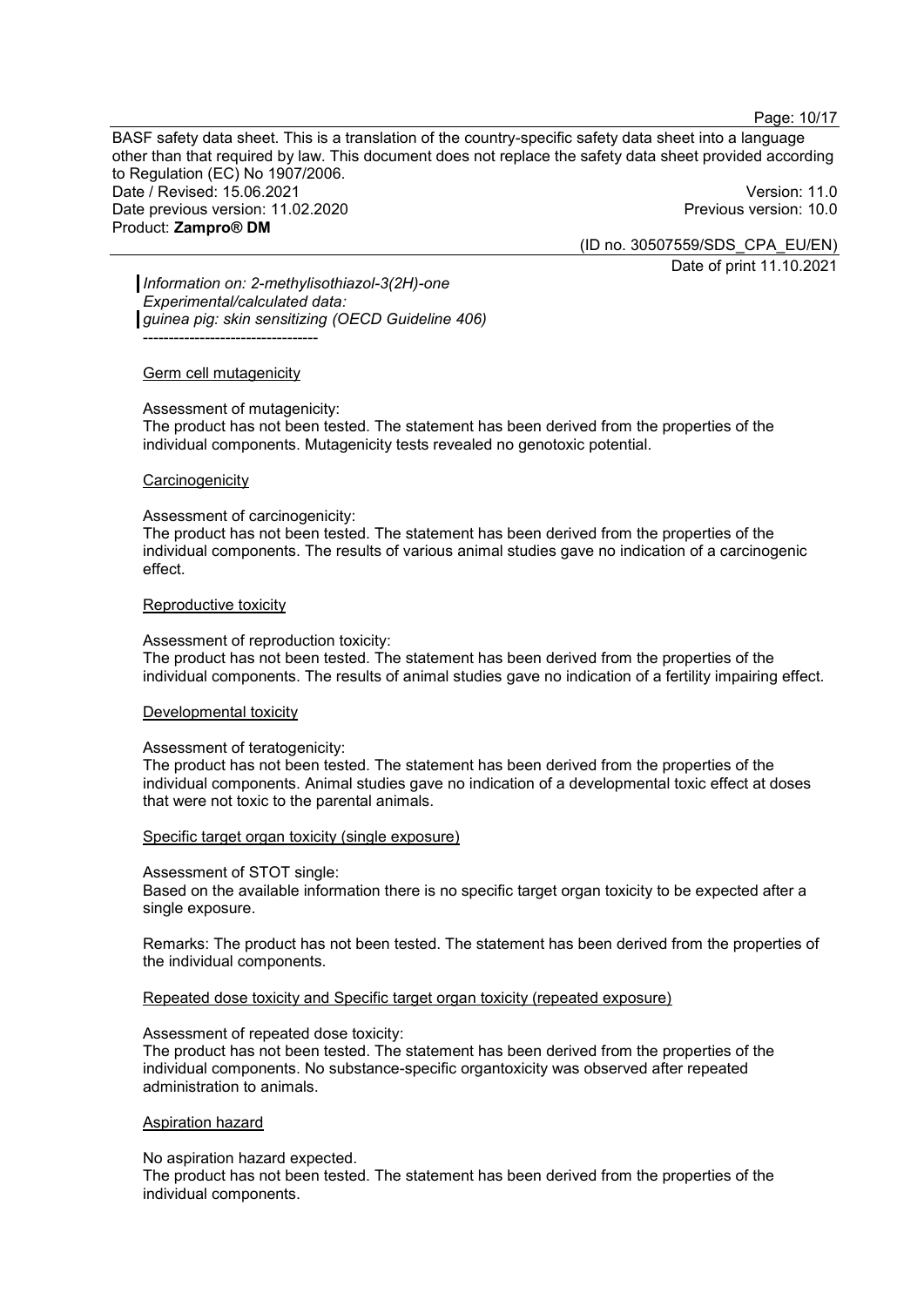Page: 11/17

BASF safety data sheet. This is a translation of the country-specific safety data sheet into a language other than that required by law. This document does not replace the safety data sheet provided according to Regulation (EC) No 1907/2006. Date / Revised: 15.06.2021 Version: 11.0 Date previous version: 11.02.2020 Previous version: 10.0 Product: **Zampro® DM** 

(ID no. 30507559/SDS\_CPA\_EU/EN)

Date of print 11.10.2021

#### Other relevant toxicity information

Misuse can be harmful to health.

# **SECTION 12: Ecological Information**

# **12.1. Toxicity**

Assessment of aquatic toxicity: Very toxic to aquatic life with long lasting effects.

Toxicity to fish: LC50 (96 h) 23.2 mg/l, Oncorhynchus mykiss (OECD 203; ISO 7346; 92/69/EEC, C.1, static)

Aquatic invertebrates: EC50 (48 h) > 100 mg/l, Daphnia magna (OECD Guideline 202, part 1)

Aquatic plants: EC50 (72 h) 74.2 mg/l (growth rate), Pseudokirchneriella subcapitata (OECD Guideline 201)

*Information on: dimethomorph (ISO); 4-(3-(4-chlorophenyl)-3-(3,4 dimethoxyphenyl)acryloyl)morpholine Chronic toxicity to fish: EC10 (60 d) 0.116 mg/l, Oncorhynchus mykiss* 

*No observed effect concentration (34 d) 0.107 mg/l, Pimephales promelas*  ----------------------------------

*Information on: ametoctradine (ISO); 5-ethyl-6-octyl[1,2,4]triazolo[1,5-α]pyrimidin-7-amine Chronic toxicity to aquatic invertebrates: No observed effect concentration (21 d) 0.044 mg/l, Daphnia magna (OECD Guideline 211, semistatic)* 

*Information on: dimethomorph (ISO); 4-(3-(4-chlorophenyl)-3-(3,4 dimethoxyphenyl)acryloyl)morpholine Chronic toxicity to aquatic invertebrates: No observed effect concentration (21 d) 0.22 mg/l, Daphnia magna*  ----------------------------------

### **12.2. Persistence and degradability**

Assessment biodegradation and elimination (H2O): The product has not been tested. The statement has been derived from the properties of the individual components.

*Information on: ametoctradine (ISO); 5-ethyl-6-octyl[1,2,4]triazolo[1,5-α]pyrimidin-7-amine Assessment biodegradation and elimination (H2O): According to OECD criteria the product is not readily biodegradable but inherently biodegradable.*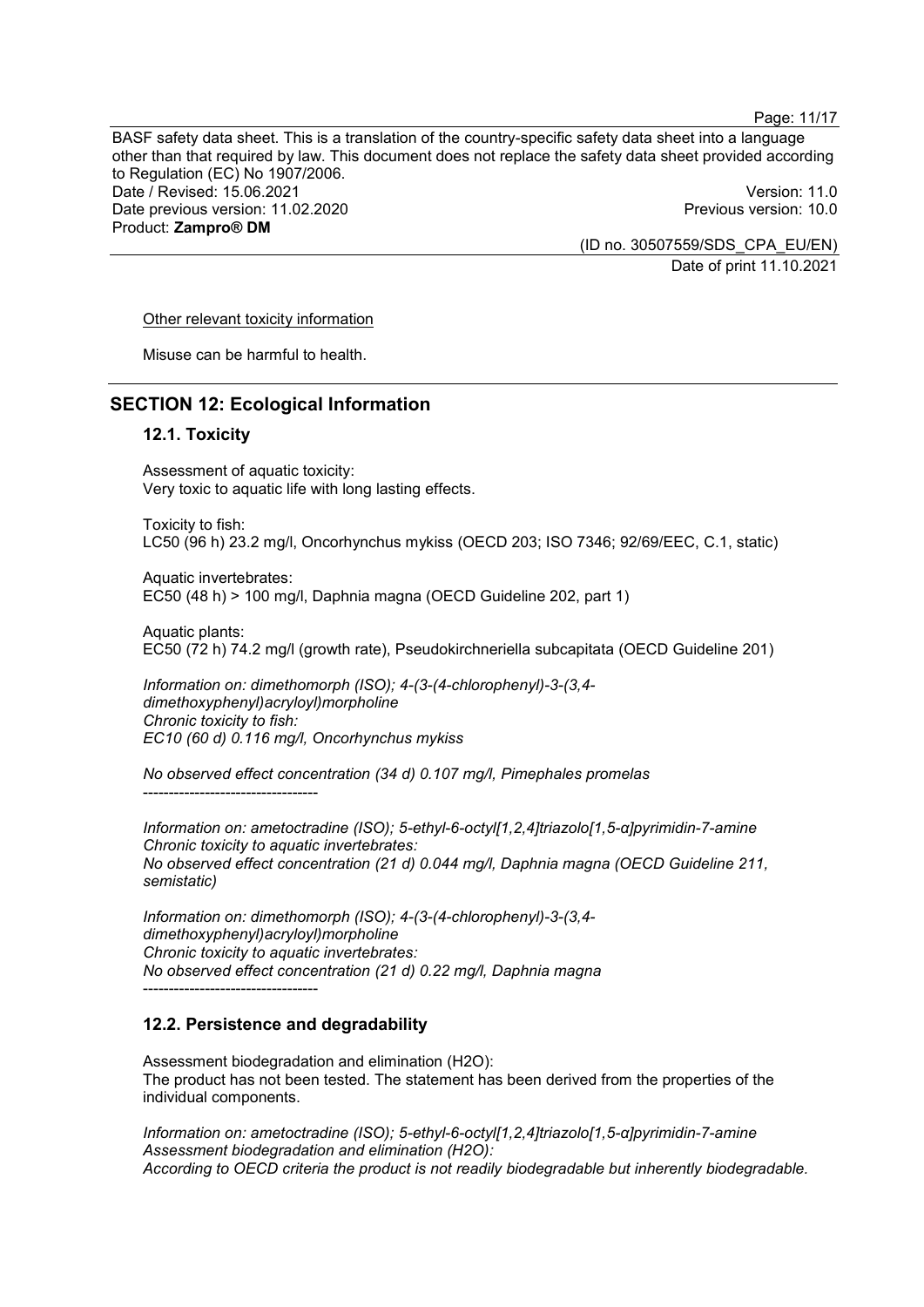BASF safety data sheet. This is a translation of the country-specific safety data sheet into a language other than that required by law. This document does not replace the safety data sheet provided according to Regulation (EC) No 1907/2006. Date / Revised: 15.06.2021 Version: 11.0 Date previous version: 11.02.2020 Previous version: 10.0 Product: **Zampro® DM** 

(ID no. 30507559/SDS\_CPA\_EU/EN) Date of print 11.10.2021

*Information on: dimethomorph (ISO); 4-(3-(4-chlorophenyl)-3-(3,4 dimethoxyphenyl)acryloyl)morpholine Assessment biodegradation and elimination (H2O): Not readily biodegradable (by OECD criteria).*  ----------------------------------

# **12.3. Bioaccumulative potential**

Assessment bioaccumulation potential: The product has not been tested. The statement has been derived from the properties of the individual components.

*Information on: dimethomorph (ISO); 4-(3-(4-chlorophenyl)-3-(3,4 dimethoxyphenyl)acryloyl)morpholine Assessment bioaccumulation potential: Because of the n-octanol/water distribution coefficient (log Pow) accumulation in organisms is not to be expected.* 

----------------------------------

*Information on: ametoctradine (ISO); 5-ethyl-6-octyl[1,2,4]triazolo[1,5-α]pyrimidin-7-amine Bioaccumulation potential:* 

*Bioconcentration factor (BCF): 197 - 202, Lepomis macrochirus Accumulation in organisms is not to be expected.*  ----------------------------------

# **12.4. Mobility in soil**

Assessment transport between environmental compartments: Adsorption in soil: The product has not been tested. The statement has been derived from the properties of the individual components.

*Information on: ametoctradine (ISO); 5-ethyl-6-octyl[1,2,4]triazolo[1,5-α]pyrimidin-7-amine Assessment transport between environmental compartments: Adsorption in soil: Following exposure to soil, adsorption to solid soil particles is probable, therefore contamination of groundwater is not expected.*

*Information on: dimethomorph (ISO); 4-(3-(4-chlorophenyl)-3-(3,4 dimethoxyphenyl)acryloyl)morpholine Assessment transport between environmental compartments: Volatility: The substance will not evaporate into the atmosphere from the water surface. Adsorption in soil: Following exposure to soil, adsorption to solid soil particles is probable, therefore contamination of groundwater is not expected.* ----------------------------------

# **12.5. Results of PBT and vPvB assessment**

The product does not contain a substance fulfilling the PBT (persistent/bioaccumulative/toxic) criteria or the vPvB (very persistent/very bioaccumulative) criteria.

# **12.6. Other adverse effects**

Page: 12/17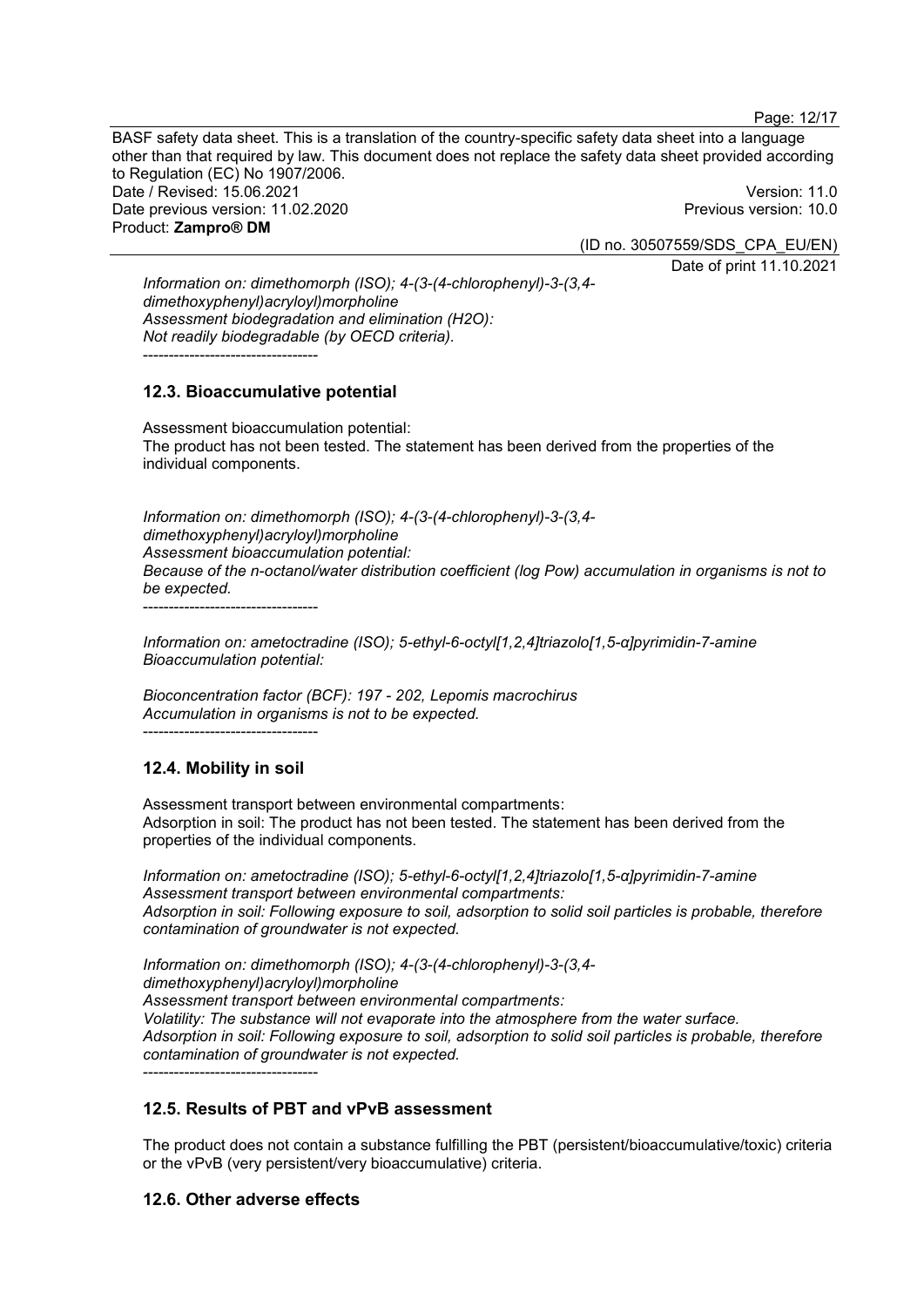Page: 13/17

BASF safety data sheet. This is a translation of the country-specific safety data sheet into a language other than that required by law. This document does not replace the safety data sheet provided according to Regulation (EC) No 1907/2006. Date / Revised: 15.06.2021 Version: 11.0 Date previous version: 11.02.2020 **Previous version: 10.0** Previous version: 10.0 Product: **Zampro® DM**  (ID no. 30507559/SDS\_CPA\_EU/EN)

Date of print 11.10.2021

The product does not contain substances that are listed in Regulation (EC) 1005/2009 on substances that deplete the ozone layer.

# **12.7. Additional information**

Other ecotoxicological advice: Do not discharge product into the environment without control.

# **SECTION 13: Disposal Considerations**

### **13.1. Waste treatment methods**

Must be sent to a suitable incineration plant, observing local regulations.

Contaminated packaging: Contaminated packaging should be emptied as far as possible and disposed of in the same manner as the substance/product.

# **SECTION 14: Transport Information**

### **Land transport**

| ۰. |  |
|----|--|
|    |  |
|    |  |

| UN number                   | UN3082                                                                                       |
|-----------------------------|----------------------------------------------------------------------------------------------|
| UN proper shipping name:    | ENVIRONMENTALLY HAZARDOUS SUBSTANCE, LIQUID,<br>N.O.S. (contains AMETOCTRADIN, DIMETHOMORPH) |
| Transport hazard class(es): | 9. EHSM                                                                                      |
| Packing group:              | Ш                                                                                            |
| Environmental hazards:      | yes                                                                                          |
| Special precautions for     |                                                                                              |
| user:                       | None known                                                                                   |
|                             |                                                                                              |
| <b>RID</b>                  |                                                                                              |
| UN number                   | UN3082                                                                                       |
| UN proper shipping name:    | ENVIRONMENTALLY HAZARDOUS SUBSTANCE, LIQUID,<br>N.O.S. (contains AMETOCTRADIN, DIMETHOMORPH) |
| Transport hazard class(es): | 9, EHSM                                                                                      |
| Packing group:              | Ш                                                                                            |
| Environmental hazards:      | yes                                                                                          |
| Special precautions for     | None known                                                                                   |
| user:                       |                                                                                              |

**Inland waterway transport**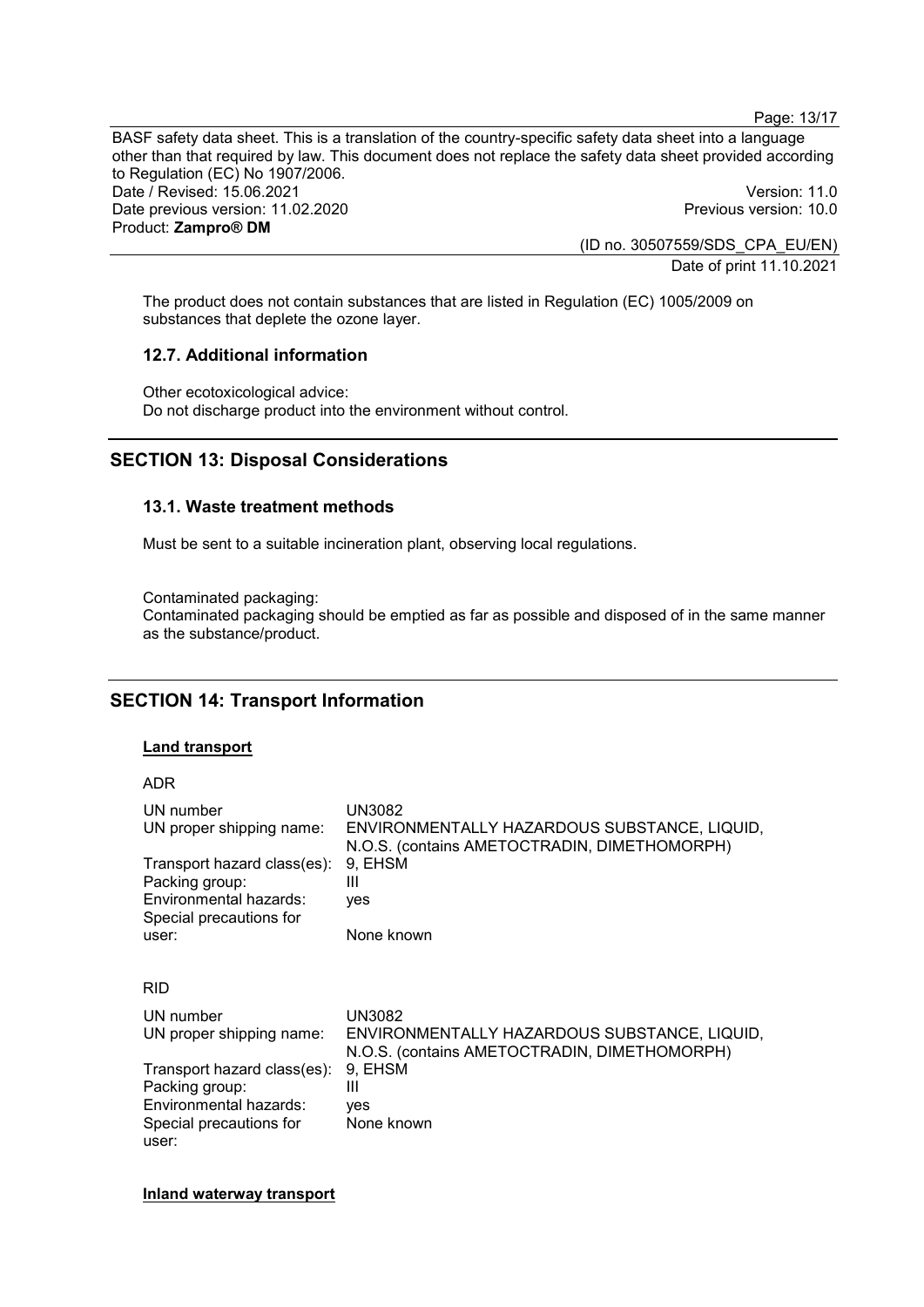Page: 14/17

BASF safety data sheet. This is a translation of the country-specific safety data sheet into a language other than that required by law. This document does not replace the safety data sheet provided according to Regulation (EC) No 1907/2006. Date / Revised: 15.06.2021 Version: 11.0 Date previous version: 11.02.2020 **Previous version: 10.0** Product: **Zampro® DM** 

(ID no. 30507559/SDS\_CPA\_EU/EN) Date of print 11.10.2021

#### ADN

| UN number                   | UN3082                                       |
|-----------------------------|----------------------------------------------|
| UN proper shipping name:    | ENVIRONMENTALLY HAZARDOUS SUBSTANCE, LIQUID, |
|                             | N.O.S. (contains AMETOCTRADIN, DIMETHOMORPH) |
| Transport hazard class(es): | 9. EHSM                                      |
| Packing group:              | Ш                                            |
| Environmental hazards:      | ves                                          |
| Special precautions for     | None known                                   |
| user:                       |                                              |

Transport in inland waterway vessel Not evaluated

# **Sea transport**

#### IMDG

| UN number:<br>UN proper shipping name:        | UN 3082<br>ENVIRONMENTALLY HAZARDOUS SUBSTANCE, LIQUID,<br>N.O.S. (contains AMETOCTRADIN, DIMETHOMORPH) |
|-----------------------------------------------|---------------------------------------------------------------------------------------------------------|
| Transport hazard class(es):<br>Packing group: | 9. EHSM<br>Ш                                                                                            |
| Environmental hazards:                        | ves<br>Marine pollutant: YES                                                                            |
| Special precautions for<br>user:              | None known                                                                                              |

### **Air transport**

IATA/ICAO

| UN number:                          | UN 3082                                      |
|-------------------------------------|----------------------------------------------|
| UN proper shipping name:            | ENVIRONMENTALLY HAZARDOUS SUBSTANCE, LIQUID, |
|                                     | N.O.S. (contains AMETOCTRADIN, DIMETHOMORPH) |
| Transport hazard class(es): 9, EHSM |                                              |
| Packing group:                      |                                              |
| Environmental hazards:              | ves                                          |
| Special precautions for             | None known                                   |
| user:                               |                                              |

# **14.1. UN number**

See corresponding entries for "UN number" for the respective regulations in the tables above.

# **14.2. UN proper shipping name**

See corresponding entries for "UN proper shipping name" for the respective regulations in the tables above.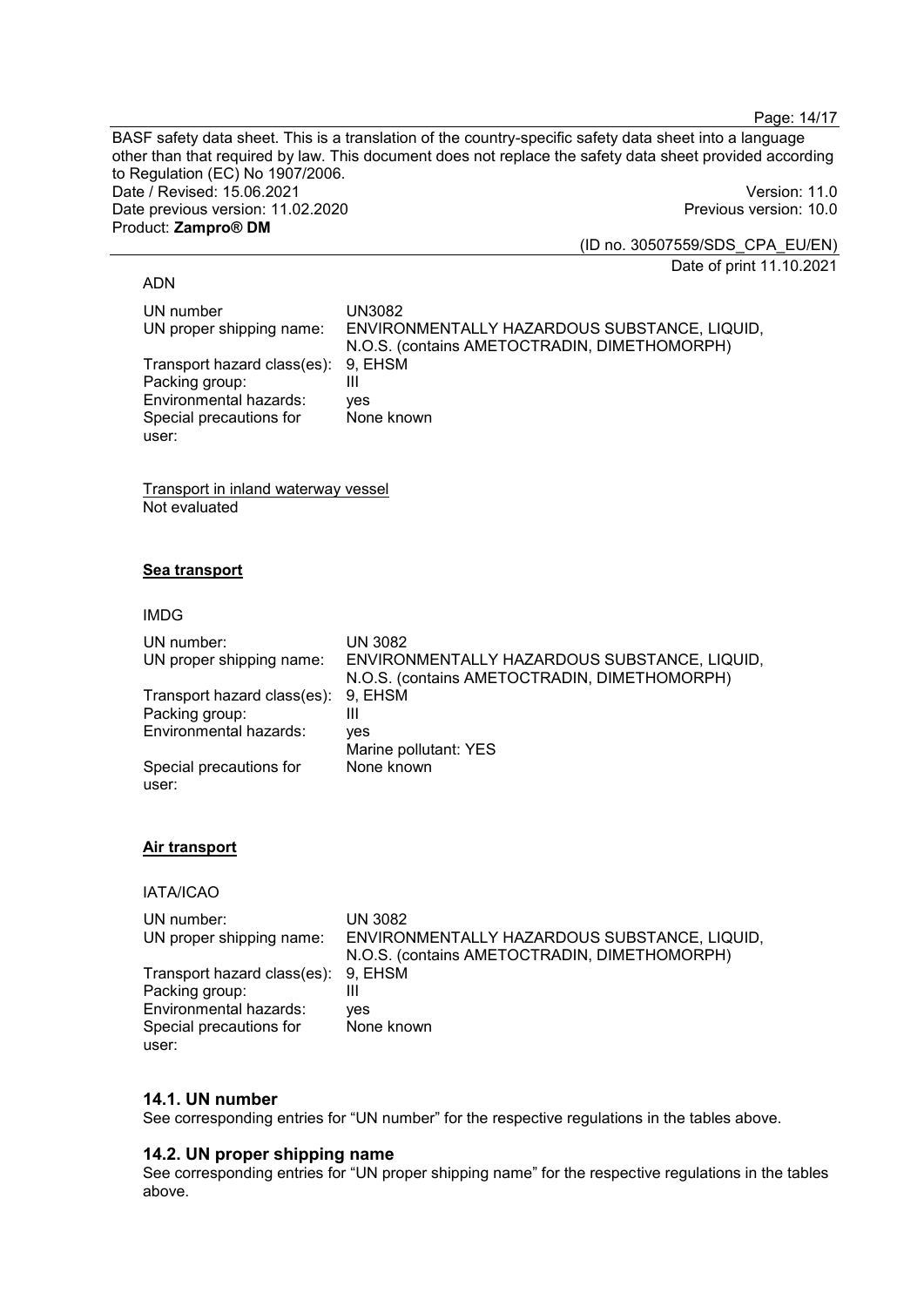Page: 15/17

BASF safety data sheet. This is a translation of the country-specific safety data sheet into a language other than that required by law. This document does not replace the safety data sheet provided according to Regulation (EC) No 1907/2006. Date / Revised: 15.06.2021 Version: 11.0 Date previous version: 11.02.2020 **Previous version: 10.0** Product: **Zampro® DM** 

(ID no. 30507559/SDS\_CPA\_EU/EN) Date of print 11.10.2021

# **14.3. Transport hazard class(es)**

See corresponding entries for "Transport hazard class(es)" for the respective regulations in the tables above.

# **14.4. Packing group**

See corresponding entries for "Packing group" for the respective regulations in the tables above.

### **14.5. Environmental hazards**

See corresponding entries for "Environmental hazards" for the respective regulations in the tables above.

### **14.6. Special precautions for user**

See corresponding entries for "Special precautions for user" for the respective regulations in the tables above.

# **14.7. Transport in bulk according to Annex II of MARPOL and the IBC Code**

| Regulation:         | Not evaluated |
|---------------------|---------------|
| Shipment approved:  | Not evaluated |
| Pollution name:     | Not evaluated |
| Pollution category: | Not evaluated |
| Ship Type:          | Not evaluated |

### **Further information**

Product may be shipped as non-hazardous in suitable packages containing a net quantity of 5 L or less under the provisions of various regulatory agencies: ADR, RID, ADN: Special Provision 375; IMDG: 2.10.2.7; IATA: A197; TDG: Special Provision 99(2); 49CFR: §171.4 (c) (2) and also the Special Provision 375 in Appendix B which is regulated in China "Regulations Concerning Road Transportation of Dangerous Goods Part 3 Part 3: Index of dangerous goods name and transportation requirements" (JT/T 617.3)

# **SECTION 15: Regulatory Information**

# **15.1. Safety, health and environmental regulations/legislation specific for the substance or mixture**

#### Prohibitions, Restrictions and Authorizations

Annex XVII of Regulation (EC) No 1907/2006: Number on List: 3

Restrictions of Regulation (EC) No 1907/2006, Annex XVII, do not apply for the intended use(s) of the product given in this SDS.

Directive 2012/18/EU - Control of Major Accident Hazards involving dangerous substances (EU): List entry in regulation: E1

To avoid risks to man and the environment, comply with the instructions for use.

### **15.2. Chemical Safety Assessment**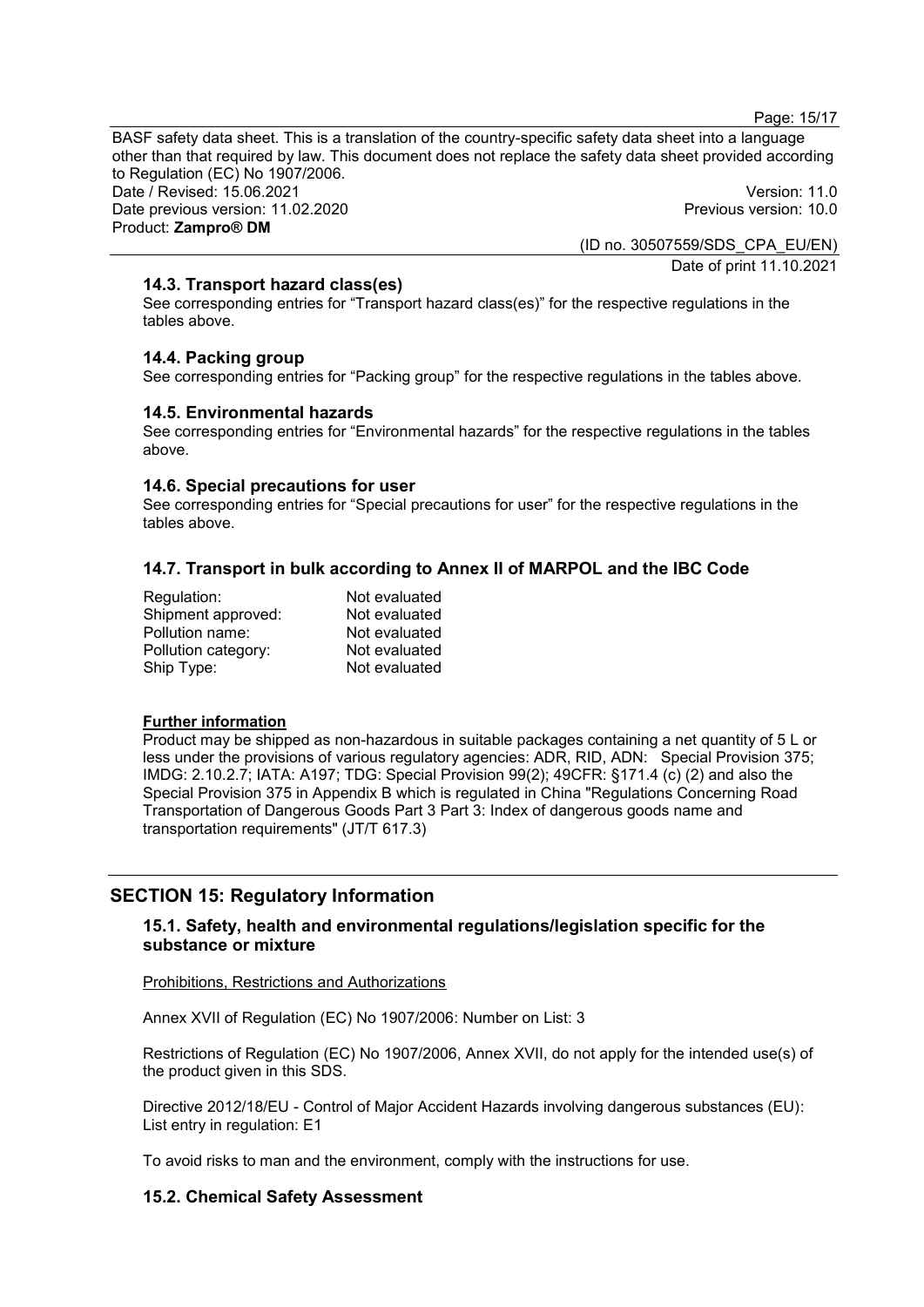BASF safety data sheet. This is a translation of the country-specific safety data sheet into a language other than that required by law. This document does not replace the safety data sheet provided according to Regulation (EC) No 1907/2006. Date / Revised: 15.06.2021 Version: 11.0 Date previous version: 11.02.2020 **Previous version: 10.0** Product: **Zampro® DM** 

(ID no. 30507559/SDS\_CPA\_EU/EN) Date of print 11.10.2021

Page: 16/17

Advice on product handling can be found in sections 7 and 8 of this safety data sheet.

# **SECTION 16: Other Information**

For proper and safe use of this product, please refer to the approval conditions laid down on the product label.

Full text of the classifications, including the hazard classes and the hazard statements, if mentioned

| in section 2 or 3:   |                                                                     |
|----------------------|---------------------------------------------------------------------|
| Acute Tox.           | Acute toxicity                                                      |
| Skin Sens.           | Skin sensitization                                                  |
| Aquatic Chronic      | Hazardous to the aquatic environment - chronic                      |
| Eye Dam./Irrit.      | Serious eye damage/eye irritation                                   |
| Skin Corr./Irrit.    | Skin corrosion/irritation                                           |
| <b>Aquatic Acute</b> | Hazardous to the aquatic environment - acute                        |
| H <sub>302</sub>     | Harmful if swallowed.                                               |
| H317                 | May cause an allergic skin reaction.                                |
| H410                 | Very toxic to aquatic life with long lasting effects.               |
| <b>EUH401</b>        | To avoid risks to human health and the environment, comply with the |
|                      | instructions for use.                                               |
| H411                 | Toxic to aquatic life with long lasting effects.                    |
| H <sub>3</sub> 19    | Causes serious eye irritation.                                      |
| H412                 | Harmful to aquatic life with long lasting effects.                  |
| H <sub>330</sub>     | Fatal if inhaled.                                                   |
| H <sub>3</sub> 14    | Causes severe skin burns and eye damage.                            |
| H301 + H311          | Toxic if swallowed or in contact with skin                          |
| H400                 | Very toxic to aquatic life.                                         |
| <b>EUH071</b>        | Corrosive to the respiratory tract.                                 |

Abbreviations

ADR = The European Agreement concerning the International Carriage of Dangerous Goods by Road. ADN = The European Agreement concerning the International Carriage of Dangerous Goods by Inland waterways. ATE = Acute Toxicity Estimates. CAO = Cargo Aircraft Only. CAS = Chemical Abstract Service. CLP = Classification, Labelling and Packaging of substances and mixtures. DIN = German national organization for standardization. DNEL = Derived No Effect Level. EC50 = Effective concentration median for 50% of the population. EC = European Community. EN = European Standards. IARC = International Agency for Research on Cancer. IATA = International Air Transport Association. IBC-Code = Intermediate Bulk Container code. IMDG = International Maritime Dangerous Goods Code. ISO = International Organization for Standardization. STEL = Short-Term Exposure Limit. LC50 = Lethal concentration median for 50% of the population. LD50 = Lethal dose median for 50% of the population. TLV = Threshold Limit Value. MARPOL = The International Convention for the Prevention of Pollution from Ships. NEN = Dutch Norm. NOEC = No Observed Effect Concentration. OEL = Occupational Exposure Limit. OECD = Organization for Economic Cooperation and Development. PBT = Persistent, Bioaccumulative and Toxic. PNEC = Predicted No Effect Level. PPM = Parts per million. RID = The European Agreement concerning the International Carriage of Dangerous Goods by Rail. TWA = Time Weight Average. UN-number = UN number at transport. vPvB = very Persistent and very Bioaccumulative.

The data contained in this safety data sheet are based on our current knowledge and experience and describe the product only with regard to safety requirements. This safety data sheet is neither a